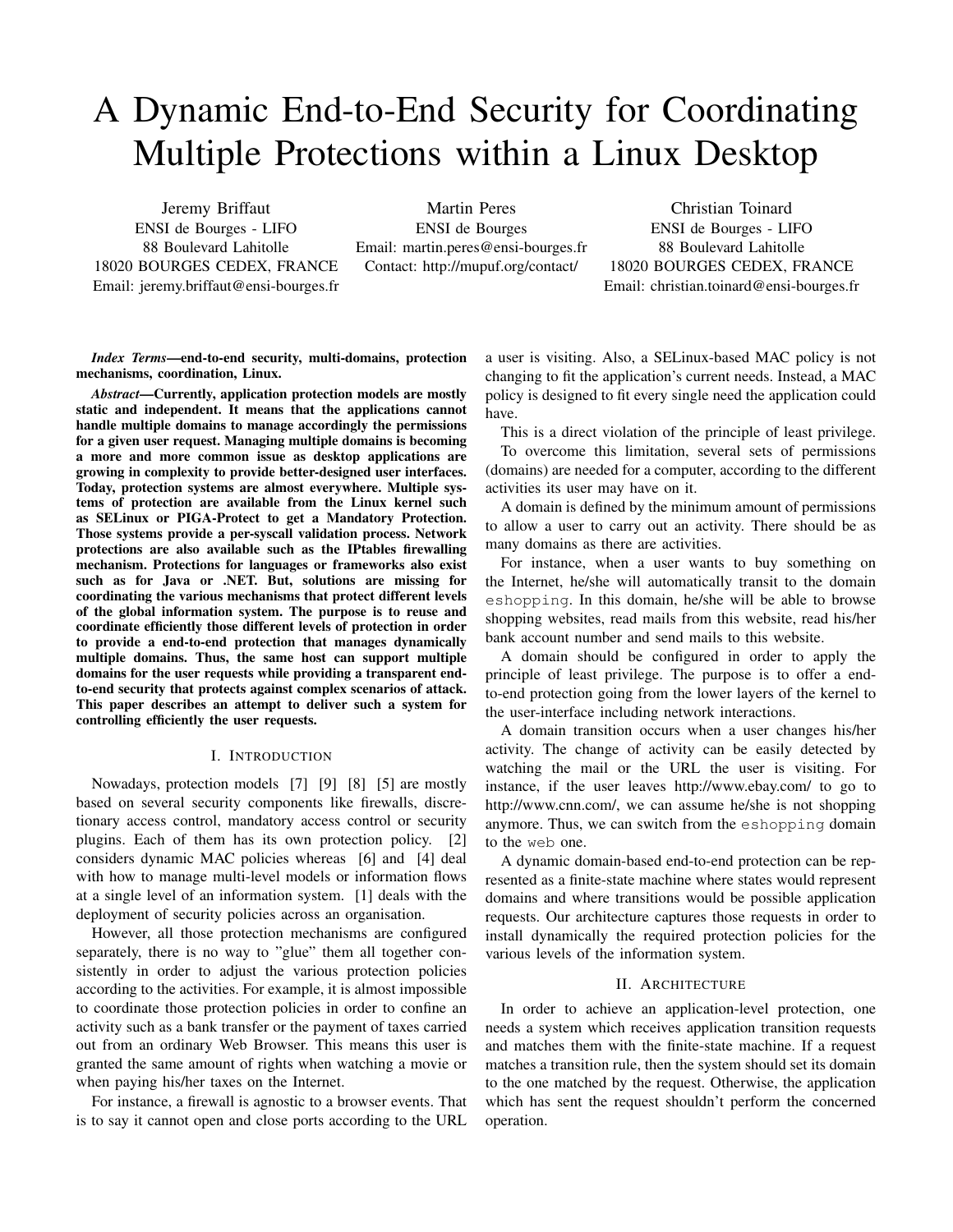This system should be composed of a privileged daemon, capable of switching from a domain to another, and of a mean of communication between the daemon and the applications which require a dynamic protection model.

It is a form of mandatory access control which can also grant privileges.

#### *1) Userspace communication:*

*a) Registration:* To interact with the daemon, an application first has to register itself. The registration request is composed of a name (must be unique) and of a PID. The daemon checks the PID of the application and retrieves the path of the binary associated on the file system. Given this, the daemon looks into its configuration file and tells whether the application is known and allowed to register. If the application's request is denied, it will not be allowed for the application to communicate with the daemon.



Fig. 1. Example of a registration process between Firefox and Contextd

*b) Context change:* Whenever an application wants to switch to a new context of execution - ie. wants to do something else, this application should do a synchronous IPC request to the daemon.

The request is made of the name of the process, its PID (accessed using the IPC system) and application-defined relevant variables. For instance, a web-browser willing to reach http: //www.google.com would send a request with these variables: *protocol=http; host=www.google.com; port=80; path=/*.

The request will then be matched to the finite-state machine by the daemon and will either be accepted or rejected. When a request is rejected, the application must not change its internal context or should go to a trash context that could explain the user why the action he/she started failed.



Fig. 2. Example of a request of Firefox for visiting google.com

*c) Integration:* The daemon may also force applications to change their inner context. Whenever the daemon switches from one domain to another, it broadcasts the name of the domain to registered applications. These should then test if their current context is compatible with the daemon's domain and either go to a trash context or keep doing the same thing.

For instance, let's say Firefox is browsing http://www. ebay.com while the system is in the eshopping domain. Firefox now receives a message from the daemon telling a domain switch has occurred from the eshopping domain to the web one. Firefox now asks the daemon whether the http://www.ebay.com is acceptable in the web domain. The daemon answers it is not, Firefox has to shut this page down and inform its user the web page has been hidden because it was infringing the current domain's rules.

To achieve such a behaviour, applications need some modifications. These can be achieved either by using plugins or by directly modifying their source code. The latter is of course the most secured but plugins don't really hurt the security as long as they are mandatory for the application to execute and as long as they are owned by a privileged user(read-only).

*2) Contextd: The privileged daemon:* Its goal is to process the incoming application request, apply them to the finite-state machine and decide what to do. If the request corresponds to an acceptable application context – ie matches a transition in the finite-state machine, Contextd changes the domain accordingly. Either way, the application which has sent the request is warned whether its transition is allowed or not.

It is important that the protection model is changed *before* returning to the application. Otherwise, the application may not be able to access resources needed by its new domain.

The domain switching is made by changing the parameters of several security components, may they be firewalls, mandatory access control systems or logging systems. The daemon is statically-linked-plugin based and is designed around a notification API to ease the addition of new security components.

Contextd should have one plugin per security component. These plugins are notified (of domain changes, errors, debug messages and so on) using the notification API. They may also need a configuration file, which they are responsible for handling separately.

#### III. IMPLEMENTATION

#### *A. Language*

Most of the communication languages used in user-space by Contextd are associated with configuration files or messages using XML-based structures. XML's tree-based structure allows a great distinction between application-data and contextddata which should avoid any injection problems.

Also, XML parsers are common nowadays and programmers are used to them.

The main configuration file can be found at /etc/context.d/transitions.xml.

*1) Creating domains:* Domains are represented by a name, a display name and an icon. The display name and the icon are meant for the user interface.

Converted to the XML syntax, this gives:

```
<domain name="mail" display_name="E-Mail"
icon="/usr/share/icons/evolution.png"/>
<domain name="taxes" display_name="Taxes"
icon="/usr/share/icons/money_coin.png"/>
```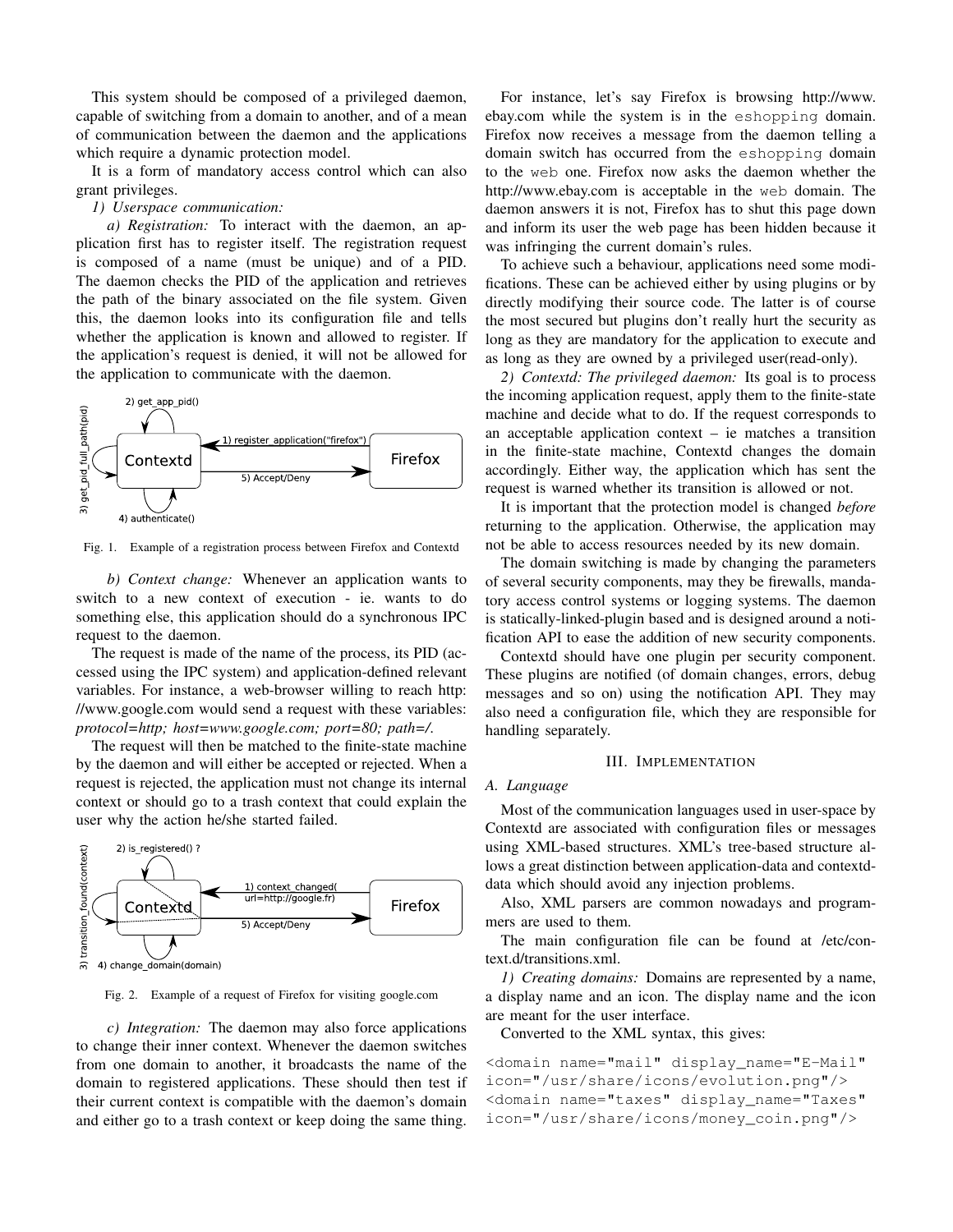*2) Applications authentication:* To allow an application to send data to the daemon, Contextd first needs to authenticate it. Here is the syntax to do so:

```
<program name="firefox"
display_name="Firefox" icon=""
full_path="/usr/bin/firefox"/>
```
*full path:* is the path of the executable to be considered as being name. In this example, the only authorised executable to be called firefox will be /usr/bin/firefox.

*3) Adding transitions:* The transition defination is splitted in two parts: The transition attributes and the applicationdefined variables that will start the transition.

The transition attributes are relative to the state machine (transit\_from, transit\_to), the application that can initiate the transition (app name) and to the user interface (prompt and notify).

The application-defined variables are the conditions to make the transition effective. They are matched using regular expressions. The names of these variables try to be as normalised as possible but you can define your own variables if you need it.

```
<rule app_name="firefox"
transit_from="mail" transit_to="taxes"
prompt="false" notify="false">
     <host>www\.impots\.gouv\.fr</host>
     <path>.*</path>
     <protocol>(http|https)</protocol>
\langle/rule\rangle
```
This transition rule's definition should be read this way: "if Firefox asks to visit the http(s)://www.impots.gouv.fr/.\* URI, and if the system is in the mail domain, then, it will transit to the taxes domain."

*transit form:* a regular expression which should match the current domain name.

*transit to:* the transition destination. This domain should be declared higher in the configuration file.

*prompt:* should be set to true if you want the user to be prompted to accept or deny the transition. This behaviour is close to Microsoft's UAC.

*notify:* attributes defines whether the user should be warned of this transition or if it should be a silent one.

To be matched, this rules needs firefox to send at least the variables host="www.impots.gouv.fr", path=".\*" and protocol="(http—https)". This means, if firefox wants to visit http://www.impots.gouv.fr/index.php and the system in currently in the domain mail, then we will transit to the domain taxes.

*B. Interaction between the security components and the applications*

## *1) Security components:*

*IPTables:* is the most common firewall on Linux desktops and servers. It is available for the 2.4 and the 2.6 Linux kernels and has been around for a while. This is a simple and wellknown stateful firewall. It can be administrated using a simple command line utility called iptables.

*SELinux:* allow to define a fine-grained MAC policy down to the syscall. By using it, it is possible to deny a direct access to a particular resource but you could fool it by using an intermediate operation or process (see [2]). Administration can be done using modules. Modules can be hot-pluggled and unplugged using a simple command line.

*PIGA:* [2] sits on-top of SELinux and can guarantee a large range of confidentiality and integrity properties. In contrast with SELinux, SELinux+PIGA can guarantee an application will never have access to a resource, even if using intermediate operations or processes. Some of the PIGA policies can be updated on the fly.

*Syslog-NG:* is a common logging system on Linux. It allows to log application data, to sort them by urgency and category and to write them to different files.

*2) User applications:*

*Firefox:* is the second-most used web browser nowadays. It features a powerful and flexible plugin system. To implement Contextd support, one needs to first create a binary XPCOM component to interact with the daemon and a javascript part to get events from the browser.

*Claws Mail:* is a simple yet powerful GTK email client. It supports binary plugins and expose all its internals to its plugins. To achieve the contextd support, claws-mail's core first needs some modifications. When this is done, a simple plugin is sufficient. Claws-mail patches have been proposed for inclusion mainstream.

*Open Office:* is the most-used FLOSS office suite. It supports plugins but but just does not expose enough of its internals to allow Contextd support via a plugin. Thus, the source code should be modified directly.



Fig. 3. The global architecture

*3) Interactions:* When receiving a request, the daemon checks whether it should change the domain. If it is the case, it warns all its plugins to update the configuration of their respective security component. Finally, the daemon sends a signal to registered applications, warning that the current domain has changed. These applications should now check if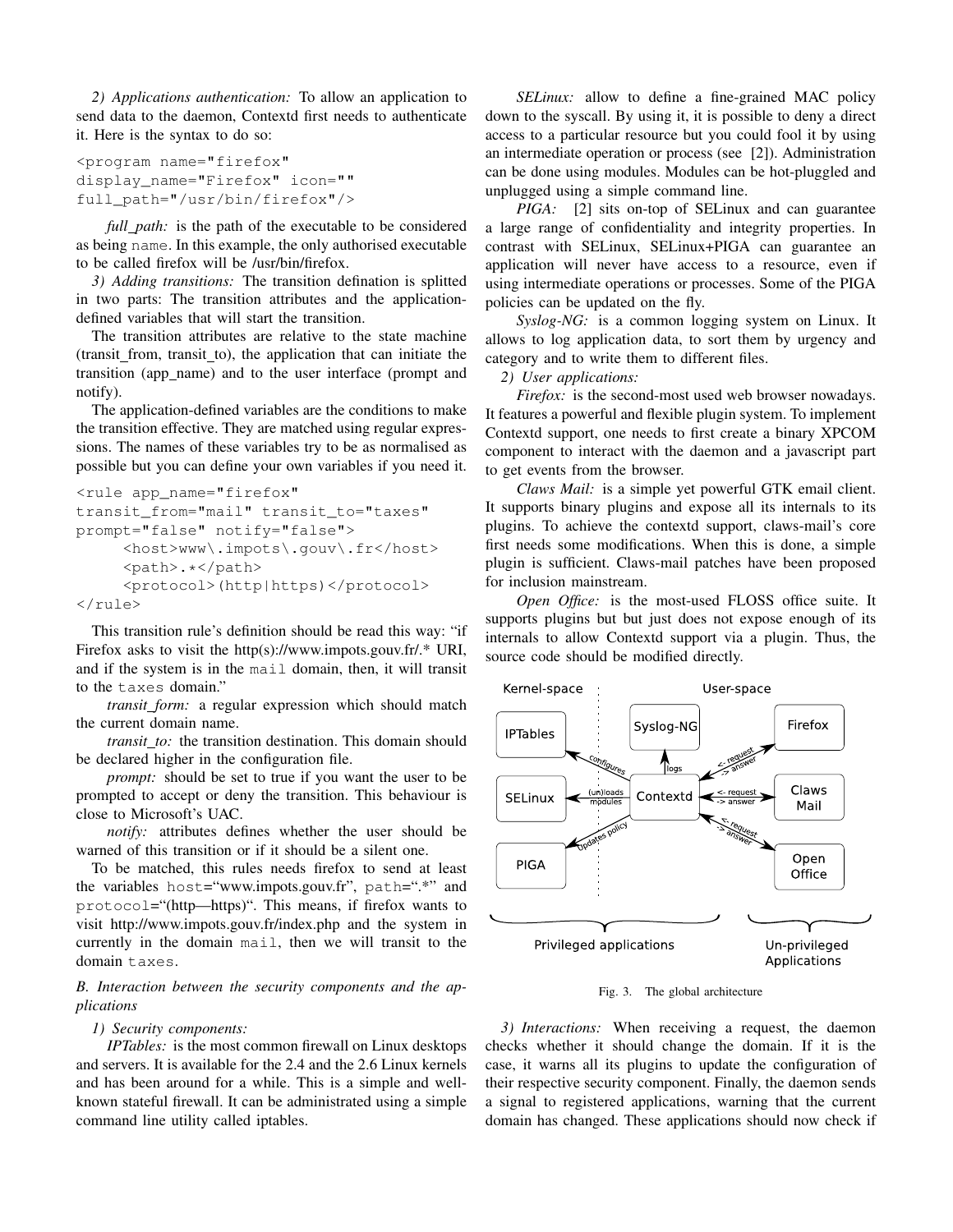their current context is compatible with the new domain. If it is not, the application should go to a trash context explaining why the content of the application has changed.

# IV. EXPERIMENTATION

This section presents the implementation of a secure desktop for Internet users. This Operating System is part of the Security Challenge (SEC&SI) funded by the French Research Agency (ANR). The goal is to provide a secure system that allows a user to surf, to read/send mail, to make purchase and to pay his taxes on the Internet.

## *A. Secure desktop for Internet users*

This Operating System is based on GNU/Linux and provides a desktop interface with 2 kind of applications : a web browser (mozilla firefox) and an email client (clawsmail).

*1) Domain:* The figure 4 represents the domains and the domain transition rules. Each node corresponds to a domain (domain name on left part) and it describes the activities allowed in this domain (right part). Each arrow corresponds to a domain transition and it indicates the condition of the transition. The domain filled in gray color are considered as untrusted domains, the other domains are used in order to confine the user when he want to buy something or he want to pay his taxes. This implementation considers 6 domains :

- Default : when the system boot, the user enters to the default domain waiting for an activity that requires a transition. The user can do nothing in this domain, he has no access to the Web and he cannot read/send emails.
- Email : this domain allows the user to read/send email. He can access to all emails excepting emails from other contexts. This domain is considered as untrusted and the user can use it in order to consult or send personal or not confidential emails. For example, he cannot read emails coming from taxes services or eshopping sites.
- Web : this domain allows the user to navigate on the Web. This domain is considered as untrusted and the user can use it in order to navigate on the Web. He can consult each page that begins with http:// excepting URLs that match other domains.
- Taxes : if the user enters an URL that match http[s]://.\*.impots.gouv.fr, he enters in the trusted domain that allows it to declare his taxes. He have access to his personal certificate used for the authentication on the taxes site. When he has finish his declaration, he is redirected on his bank site, in order to pay his taxes, and the system transits to the Epayment domain.
- Eshopping : this domain allows the user to navigate on eshopping site and secure signed site. He can consult a white list of eshopping site and buy something on the Web. This domain is considered has trusted and when the user want to pay his purchase, he transits to the Epayment domain.
- **Epayment** : this domain is the only one authorised to consult secure bank sites in order to confirm a payment.

*2) Domain Transitions:* The domain transition rules are entry-point of a new domain. In the figure 4, the user can only enter in a new domain that is more sensible that the preceding. When a transition occurs, each application is reconfigured in order to lose information about the preceding. For example, the firefox cache, history and copy/cut cache are cleaned. In the case of the application environment cannot be cleaned, the contextd daemon can stop and then restart the application in the new domain.

If a user, in domain  $A$ , performs an activity that match the rules of a domain  $B$  :

- If a transition between  $A$  and  $B$  exists, he can transit to the domain  $B$ :
- If he refuses the transition, the request is denied and a error page is showed;
- If no transition exist, the request is denied and a error page is showed;

If the user want to return to the default domain, he must close is session. It is actually the only solution that cleans up totally the user process environment (Xorg server).

The figure 4 represents the following transitions :

- default to email : the user opens clawsmail and he reads or sends a not confidential email;
- default to web : the user opens firefox and he enters an untrusted URL;
- default to taxes : the user enters an URL or read/send an email relative to the taxes web site;
- web to eshopping : the user enters an URL or read/send an email relative to an eshopping web site (in the white list);
- eshopping to epayment : the user is redirected to a secure bank site;
- taxes to epayment : the user is redirected to a secure bank site;

# *B. Security Mechanism Details*

#### *1) Applications control:*

*a) Web Browser:* An extension is installed in the web browser in order to intercept the URL entered by the user. The contextd daemon controls this URL and decides if this URL is valid, allowed or required a transition. If the URL is denied or the user refuses the transition, an error page is showed. When a domain transition occurs, all open tab, that not respect the new domain rules, are closed.

*b) Email client:* An other extension is installed in the email client in order to control the read and the send of email. When the user wants to read a message, he can open it only if the mail header (*from*, *to*, ...) match the rules of the current domain and does not match the rules of other domain. In order to control the send or the forward of email, the user can only send mail from the mail readable from the current domain to sender allowed in this domain. When a domain transition occurs, all popup (send or forward message popup) are closed and the current message could be hidden if this message does not respect the current rules.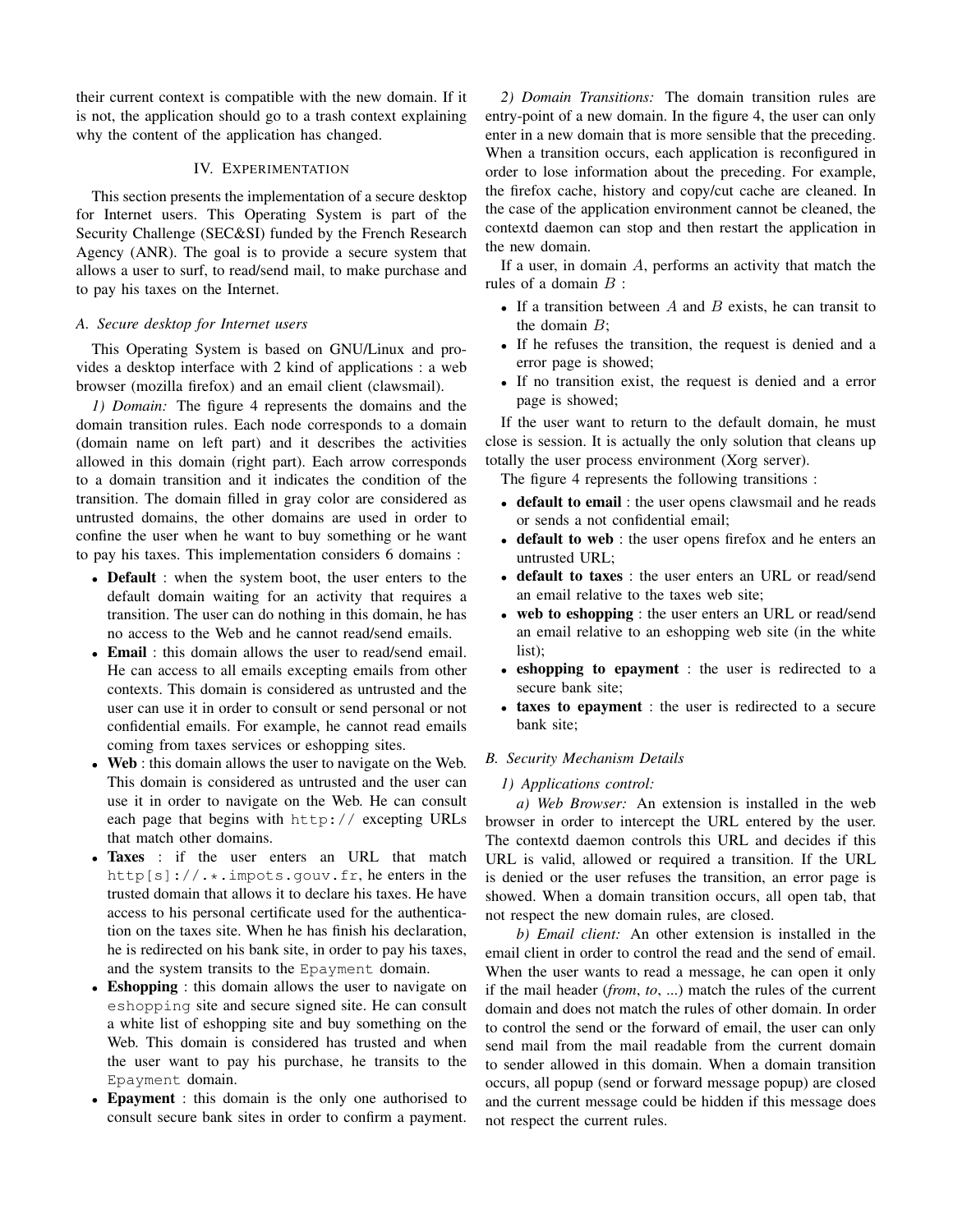

Fig. 4. Domains and Domain transition rules

For example, in the Mail domain, an user can read his personal mail and forward it to an other user excepting taxes or eshopping contacts. In the Taxes domain, he can only read/send/forward mail from/to taxes services.

# *2) Mandatory Access Control:*

*a) Firewall:* The firewall controls dynamically the flows between the user environment and the Internet. When the user opens an URL and if this URL is allowed, the contextd daemon allows the IPs of the web site in the firewall. If the user open a new URL or a domain transition occurs, the last set of IPs is removed from the firewall and the news are allowed.

When the user opens the mail client, the connection between the mail client and the mail server is opening during the recovering of the emails. If the user sends a mail, the connection is opening during the send.

Moreover, the firewall is used with SELinux packet marking capabilities in order to control flow between the applications and the Internet. For example, firefox is the only application allowed opening a connection on the port http and https (80 and 443), only the mail client can connect to a mail server on the imaps/pops ports.

*b) SELinux:* Contextd allows loading dynamically SELinux modules in order to modify the mandatory access control rules. This capability allows changing the access control rules and the rights of applications. For each domain, contextd load two new SELinux modules for clawsmail and firefox. Each module restricts the privileges of these applications. For example, in the Web and Mail domains, these applications cannot read files containing sensible data like files containing private keys or files in the home directory. When the user is in the Taxes domain, firefox is able to read the file containing the user certificate in order to perform the authentication. Moreover, when the user is able to create a file in a domain (save a mail, save a web page), this file is labeled with a identifier of this domain. When the user transits to an other domain, he is not able to read this file. So, file saved in the Taxes domain are only readable in this domain.

*c) PIGA:* As described in [3], current access control mechanism can only control direct interactions. For example, SELinux can only control that an user cannot read a file. But indirect access, like information flow cannot be controlled. For example, an user reads information from a file and sends it to a user that cannot directly read it. PIGA allows controlling this kind of activities. Moreover, PIGA is based on the definition of security properties, written in the Security Property Language, and it prevents against the apparition of activities (directs or indirects) that violate these security properties.

The following security properties have been defined for this